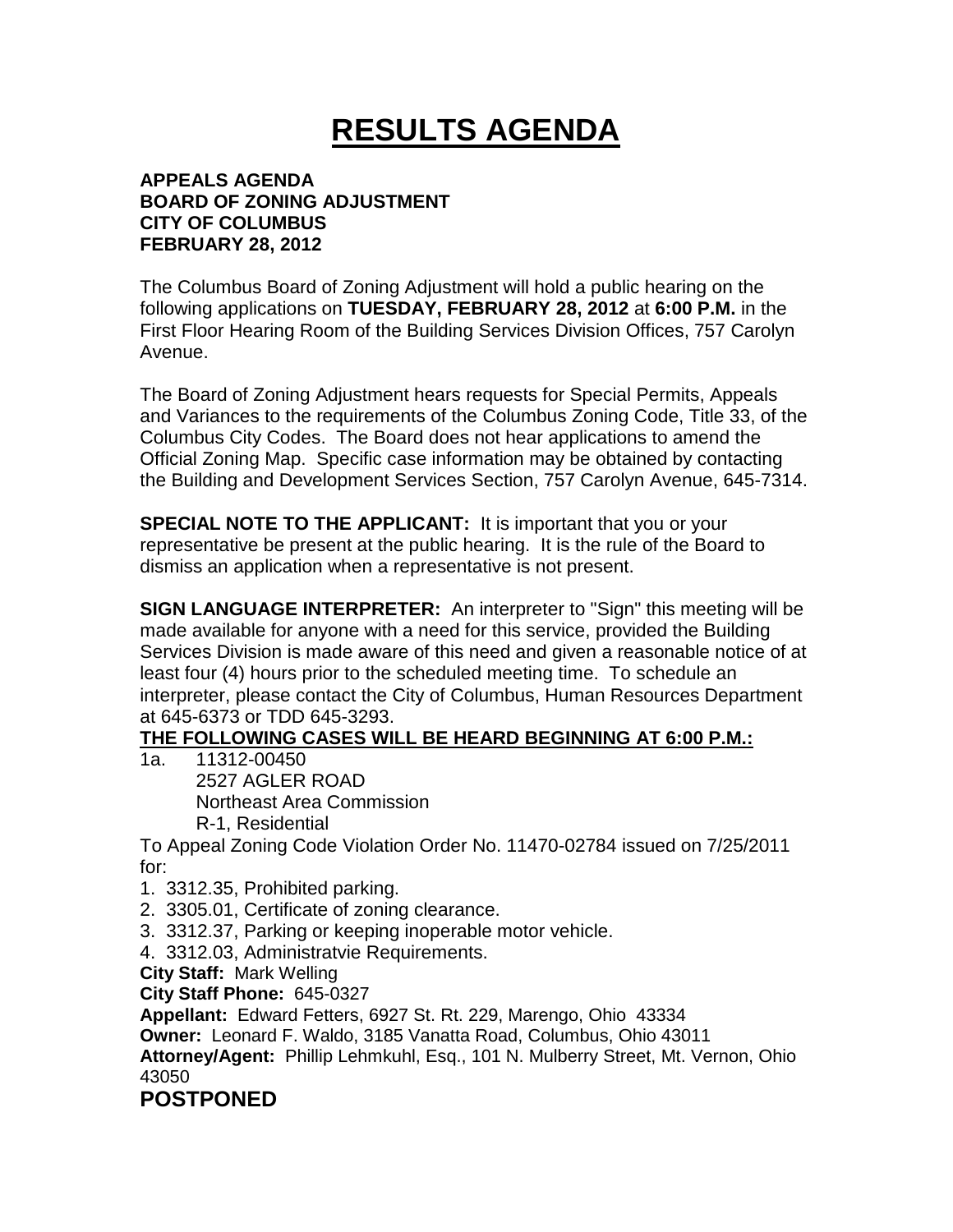1b. 11312-00440 2527 AGLER ROAD Northeast Area Commission R-1, Residential

To Appeal Zoning Code Violation Order No. 11470-02784 issued on 7/25/2011 for:

- 1. 3312.35, Prohibited parking.
- 2. 3305.01, Certificate of zoning clearance.
- 3. 3312.37, Parking or keeping inoperable motor vehicle.
- 4. 3312.03, Administratvie Requirements.

**City Staff:** Mark Welling **City Staff Phone:** 645-0327 **Appellant:** Leonard F. Waldo, 3185 Vanatta Road, Columbus, Ohio 43011 **Owner:** Same as appellant, ,

**Attorney/Agent:** Daniel J. Igoe, 4681 Winterset Drive, Columbus, Ohio 43220 **POSTPONED**

2. 11312-00686 2877 CLEVELAND AVENUE North Linden R-4, Residential

To Appeal Zoning Code Violation Order No. 11470-04255 issued on 11/4/2011 for:

- 1. 3312.37, Parking or keeping inoperable motor vehicle.
- 2. 3312.43, Required surface for parking.
- 3. Prohibited uses and activities.
- 4. 3312.35, Prohibited parking.
- 5. 3305.01, Certificate of zoning clearance.

**City Staff:** Lisa Doyle **City Staff Phone:** 645-0748 **Appellant:** Rosemary Foster, 2877 Cleveland Ave., Columbus, Ohio 43224 **Owner:** Same as appellant **ORDER UPHELD**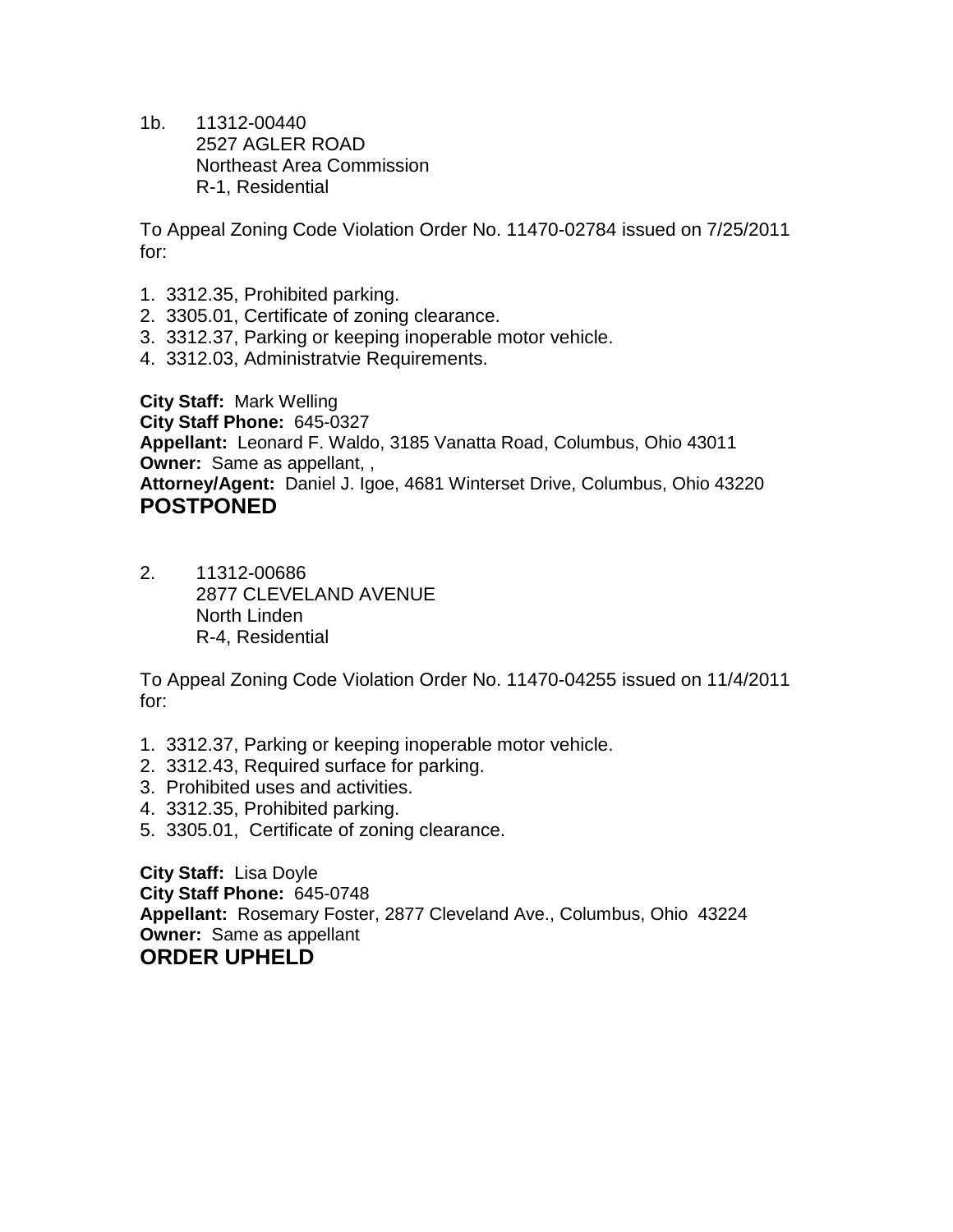3. 11312-00712 309 S. EUREKA AVE. Greater Hilltop Area Commission R-3, Residential

To Appeal Zoning Code Violation Order No. 11470-04359 issued on 11/16/2011 for:

- 1. 3312.43, Required surface for parking.
- 2. 3312.35, Prohibited parking.

**City Staff:** Tierra Palmer **City Staff Phone:** 645-2037 **Appellant:** Albert Harper, 309 S. Eureka Ave., Columbus, Ohio 43204 **Owner:** Same as appellant **WITHDRAWN**

4. 11312-00605 999 BONHAM AVENUE South Linden Area Commission M, Manufacturing

To Appeal Zoning Code Violation Order No. 11470-03192 issued on 9/30/2011 for:

- 1. 3305.01, Certificate of zoning clearance.
- 2. 3389.12, Portable building.
- 3. 3392.02, License required and expiration.
- 4. 3389.07, Impound lot, junk yard or salvage yard.

**City Staff:** Jeff Hann **City Staff Phone:** 645-3299 **Appellant:** Jim Wilson, 1040 Brentnell Ave., Columbus, Ohio 43214 **Owner:** Phil-Ro Land Company, 999 Bonham Ave., Columbus, Ohio 43211 **Attorney/Agent:** Richard G. Butz, 5940 N. High St., Worthington, Ohio 43085 **POSTPONED**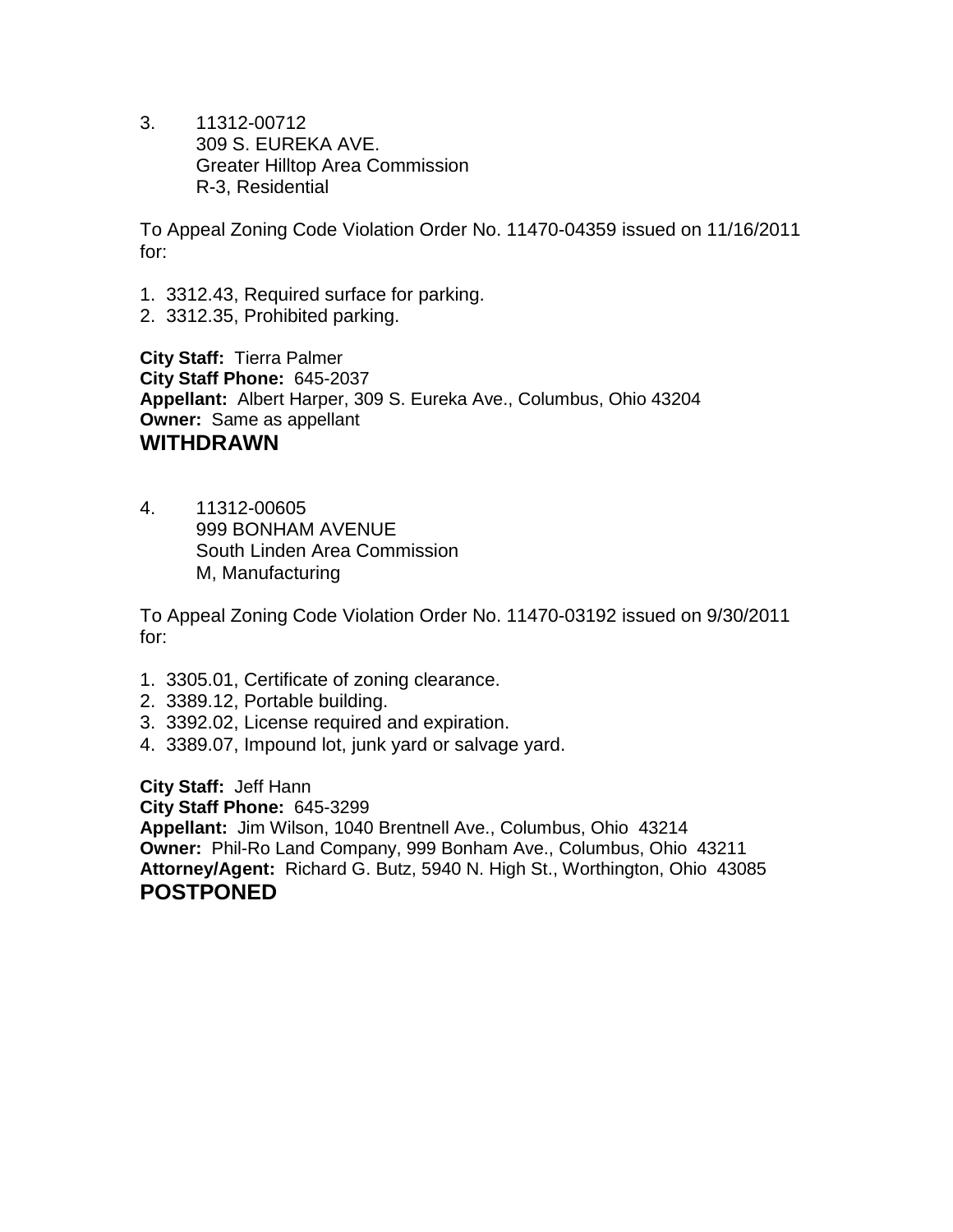#### **AGENDA BOARD OF ZONING ADJUSTMENT CITY OF COLUMBUS, OHIO FEBRUARY 28, 2012**

The Columbus Board of Zoning Adjustment will hold a public hearing on the following applications on **TUESDAY, FEBRUARY 28, 2012** at **6:00 P.M.** in the First Floor Hearing Room of the Department of Building & Zoning Services, 757 Carolyn Avenue.

The Board of Zoning Adjustment hears requests for Special Permits, Appeals and Variances to the requirements of the Columbus Zoning Code, Title 33, of the Columbus City Codes. The Board does not hear applications to amend the Official Zoning Map. Specific case information may be obtained by contacting the Department of Building & Zoning Services, 757 Carolyn Avenue, 645-4522.

**SPECIAL NOTE TO THE APPLICANT:** It is important that you or your representative be present at the public hearing. It is the rule of the Board to dismiss an application when a representative is not present.

**SIGN LANGUAGE INTERPRETER:** An interpreter will be made available for anyone in need of this service. To request an interpreter, please contact the City of Columbus, Department of Building & Zoning Services at 645-4522 at least four (4) hours before the scheduled meeting time.

\_\_\_\_\_\_\_\_\_\_\_\_\_\_\_\_\_\_\_\_\_\_\_\_\_\_\_\_\_\_\_\_\_\_\_\_\_\_\_\_\_\_\_\_\_\_\_\_\_\_\_\_\_\_\_\_\_\_\_\_\_\_\_\_

| 1. | <b>Application No.: 11310-00722</b><br>Location: | 1201 OLENTANGY RIVER ROAD (43212), located<br>on the west side of Olentangy River Rd., 125 ft. north<br>of W. 3rd Ave. |
|----|--------------------------------------------------|------------------------------------------------------------------------------------------------------------------------|
|    |                                                  | <b>Area Comm./Civic:</b> Fifth by Northwest Area Commission                                                            |
|    |                                                  | <b>Existing Zoning: C-4, Commercial District</b>                                                                       |
|    | <b>Request:</b>                                  | Variances to Sections:                                                                                                 |
|    |                                                  | 3312.11, Drive-up stacking area.                                                                                       |
|    |                                                  | To reduce the minimum number of stacking<br>spaces from 8 to 5.                                                        |
|    |                                                  | 3372.704, Setback requirements.                                                                                        |
|    |                                                  | To reduce the minimum parking setback from                                                                             |
|    |                                                  | $25$ ft. to $5$ ft.                                                                                                    |
|    |                                                  | 3372.709, Parking and circulation.                                                                                     |
|    |                                                  | To allow parking in front of the principal                                                                             |
|    |                                                  | building, between the building and the street<br>right-of-way line.                                                    |
|    | Proposal:                                        | To construct a new shopping center.                                                                                    |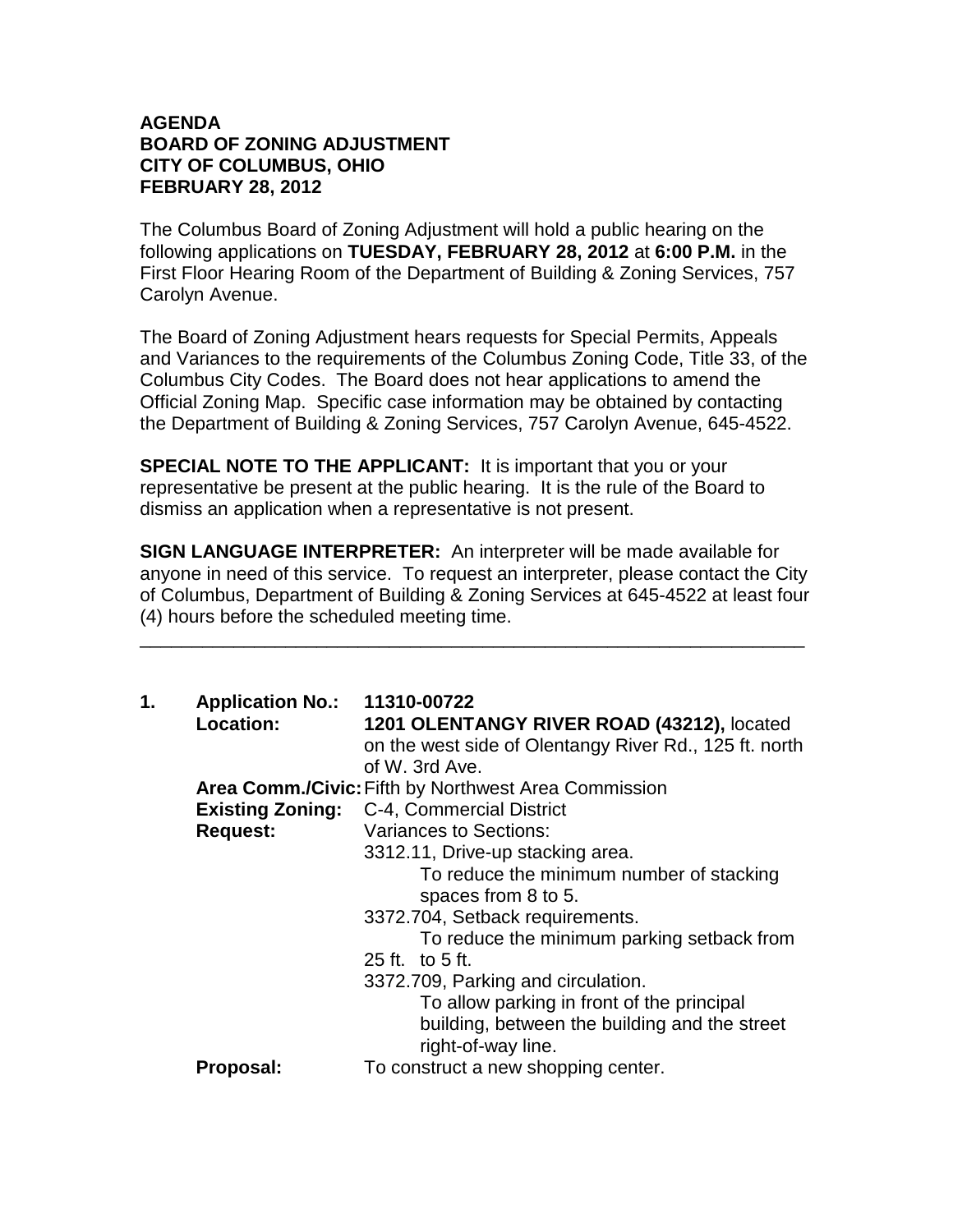|    | Applicant(s):                               | Northstar Realty; c/o Jackson B. Reynolds, III; Smith<br>& Hale, L.L.C.<br>37 W. Broad St., Suite 725<br>Columbus, Ohio 43215                                                                                                                                   |
|----|---------------------------------------------|-----------------------------------------------------------------------------------------------------------------------------------------------------------------------------------------------------------------------------------------------------------------|
|    |                                             | Property Owner(s): Olentangy Ventures II, L.L.C.<br>150 E. Broad St., Suite 100<br>Columbus, Ohio 43215                                                                                                                                                         |
|    | <b>Case Planner:</b><br>E-mail:             | Dave Reiss, 645-7973<br>DJReiss@Columbus.gov                                                                                                                                                                                                                    |
|    | <b>APPROVED</b>                             |                                                                                                                                                                                                                                                                 |
| 2. | <b>Application No.:</b><br><b>Location:</b> | 11310-00726<br>6086 RIVERSIDE DRIVE (43017), located on the east<br>side of Riverside Drive, approximately 300 feet south<br>of Marin Road.                                                                                                                     |
|    | <b>Request:</b>                             | <b>Area Comm./Civic: Northwest Civic Association</b><br><b>Existing Zoning:</b> CPD, Commercial Planned Development District<br>Variance(s) to Section(s):<br>3333.18, Building lines.<br>To reduce the building line from 25' to 15' for a<br>two brick piers. |
|    | Proposal:                                   | 3333.18, Building lines.<br>To reduce the building line from 25' to 4'6" for<br>an iron fence.<br>To construct two (2) brick piers and install an iron                                                                                                          |
|    |                                             |                                                                                                                                                                                                                                                                 |

fence in front of the building setback.

**Applicant(s):** Edsall & Associates, c/o Deborah C. Edsall

Columbus, Ohio 43215

**E-mail:** JFFreise@Columbus.gov

754 Neil Avenue

**Property Owner(s):**Friendship Village of Dublin, Ohio, Inc. 6000 Riverside Drive Dublin, Ohio 43017

**Case Planner:** Jamie Freise, 645-6350 **APPROVED**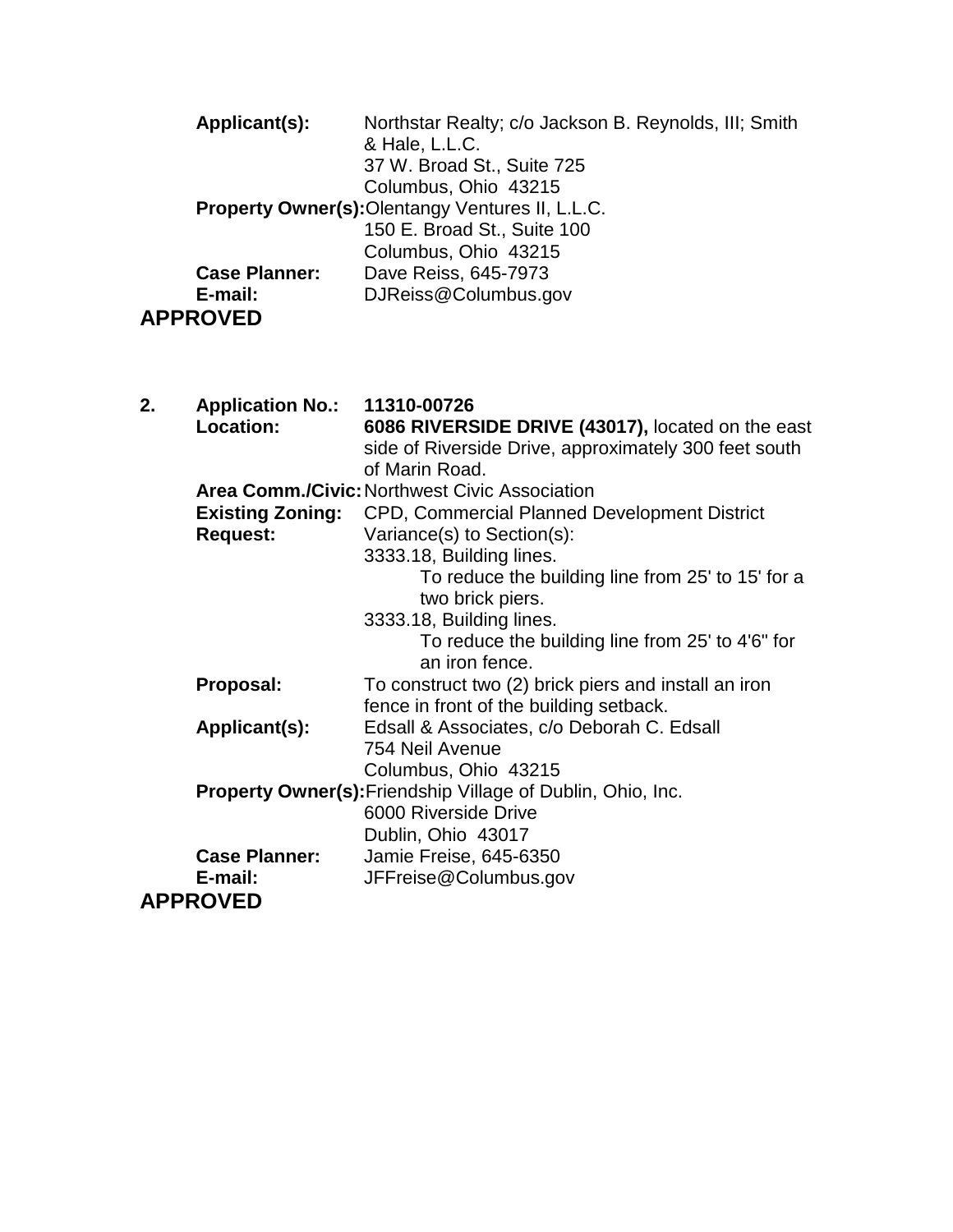| 3. | <b>Application No.:</b><br>Location:       | 11310-00730<br>1918 NORTH HIGH STREET (43201), located on the                                         |
|----|--------------------------------------------|-------------------------------------------------------------------------------------------------------|
|    |                                            | east side of High St., 82.5 ft. south of E. 17th Ave.<br>Area Comm./Civic: University Area Commission |
|    | <b>Existing Zoning:</b><br><b>Request:</b> | C-4, Commercial District<br>Variance to Section:                                                      |
|    |                                            | 3372.609, Parking and circulation.                                                                    |
|    |                                            | To reduce the minimum number of required                                                              |
|    |                                            | parking spaces from 68 to 7 (or, a reduction                                                          |
|    |                                            | from 61 to 0 additional parking spaces).                                                              |
|    |                                            | 3312.49, Minimum numbers of parking spaces                                                            |
|    |                                            | required.                                                                                             |
|    |                                            | To reduce the required number of bicycle                                                              |
|    | Proposal:                                  | parking spaces from 2 to 0.<br>To replace an existing parking variance (V99-007)                      |
|    |                                            | with one that accurately reflects the current conditions                                              |
|    |                                            | and to add an additional parking variances for a patio                                                |
|    |                                            | Seating area.                                                                                         |
|    | Applicant(s):                              | Chumley's Pub; c/o Donald Plank; Plank Law Firm                                                       |
|    |                                            | 145 E. Rich St., 3rd Floor                                                                            |
|    |                                            | Columbus, Ohio 43215                                                                                  |
|    |                                            | <b>Property Owner(s):</b> Oxford-Ross of Ohio L.L.C.; c/o Donald Plank, Plank                         |
|    |                                            | Law Firm<br>145 E. Rich St.                                                                           |
|    |                                            | Columbus, Ohio 43215                                                                                  |
|    | <b>Case Planner:</b>                       | Dave Reiss, 645-7973                                                                                  |
|    | E-mail:                                    | DJReiss@Columbus.gov                                                                                  |
|    | <b>APPROVED</b>                            |                                                                                                       |
|    |                                            |                                                                                                       |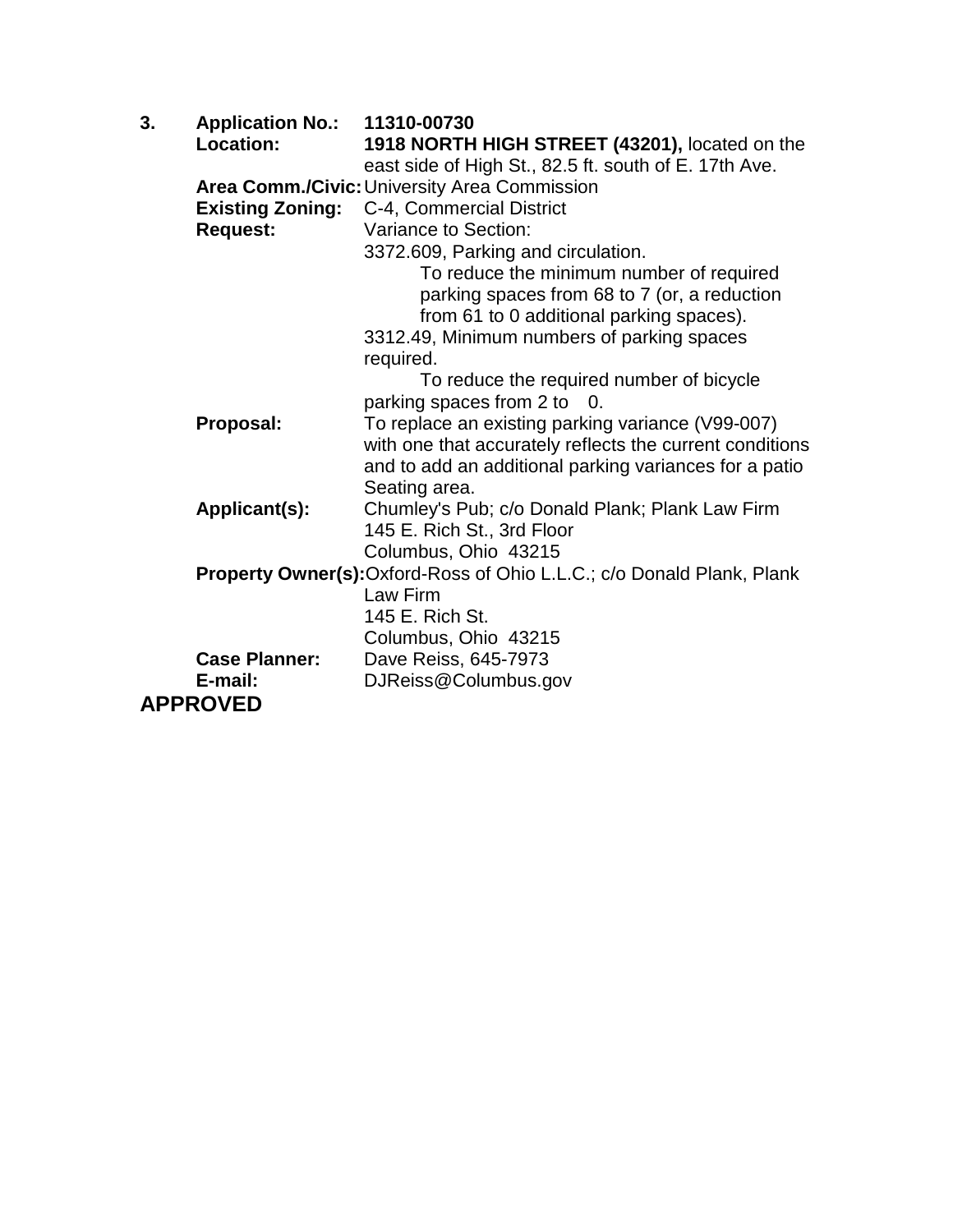| 4. | <b>Application No.:</b>       | 11310-00731                                          |
|----|-------------------------------|------------------------------------------------------|
|    | Location:                     | 1897 MCKINLEY AVENUE (43222), located on the         |
|    |                               | south side of McKinley Ave., approximately 1,725 ft. |
|    |                               | west of Grandview Ave.                               |
|    | <b>Area Comm./Civic: None</b> |                                                      |
|    | <b>Existing Zoning:</b>       | M, Manufacturing District                            |
|    | <b>Request:</b>               | <b>Variances to Sections:</b>                        |
|    |                               | 3312.27, Parking setback line.                       |
|    |                               | To reduce the parking and maneuvering                |
|    |                               | setback from 10 ft. to 0 ft.                         |
|    |                               |                                                      |
|    |                               | 3312.21, Landscaping and screening.                  |
|    |                               | To be exempt from the requirements for interior      |
|    |                               | landscaping, setback and perimeter                   |
|    |                               | landscaping requirements.                            |
|    |                               | 3312.43, Required surface for parking.               |
|    |                               | To permit a gravel surface for parking and           |
|    |                               | maneuvering instead of a required hard               |
|    |                               | surface.                                             |
|    |                               | 3312.39, Striping and marking.                       |
|    |                               | To not stripe or mark parking spaces or aisles.      |
|    |                               | 3321.05, Vision clearance.                           |
|    |                               | To not maintain two, 10 ft. clear vision triangles   |
|    |                               | at the property line where the driveway and          |
|    |                               | right-of-way intersect.                              |
|    | Proposal:                     | To construct a 4,800 sq. ft. automobile storage      |
|    |                               | building.                                            |
|    | Applicant(s):                 | John Ingwersen                                       |
|    |                               | 1050 Bryden Rd.                                      |
|    |                               | Columbus, Ohio 43205                                 |
|    |                               | Property Owner(s): Masood Haghnazari                 |
|    |                               | 4663 Pine Tree Ct.                                   |
|    |                               | Westerville, Ohio 43082                              |
|    | <b>Case Planner:</b>          | Dave Reiss, 645-7973                                 |
|    | E-mail:                       | DJReiss@Columbus.gov                                 |
|    | <b>APPROVED</b>               |                                                      |
|    |                               |                                                      |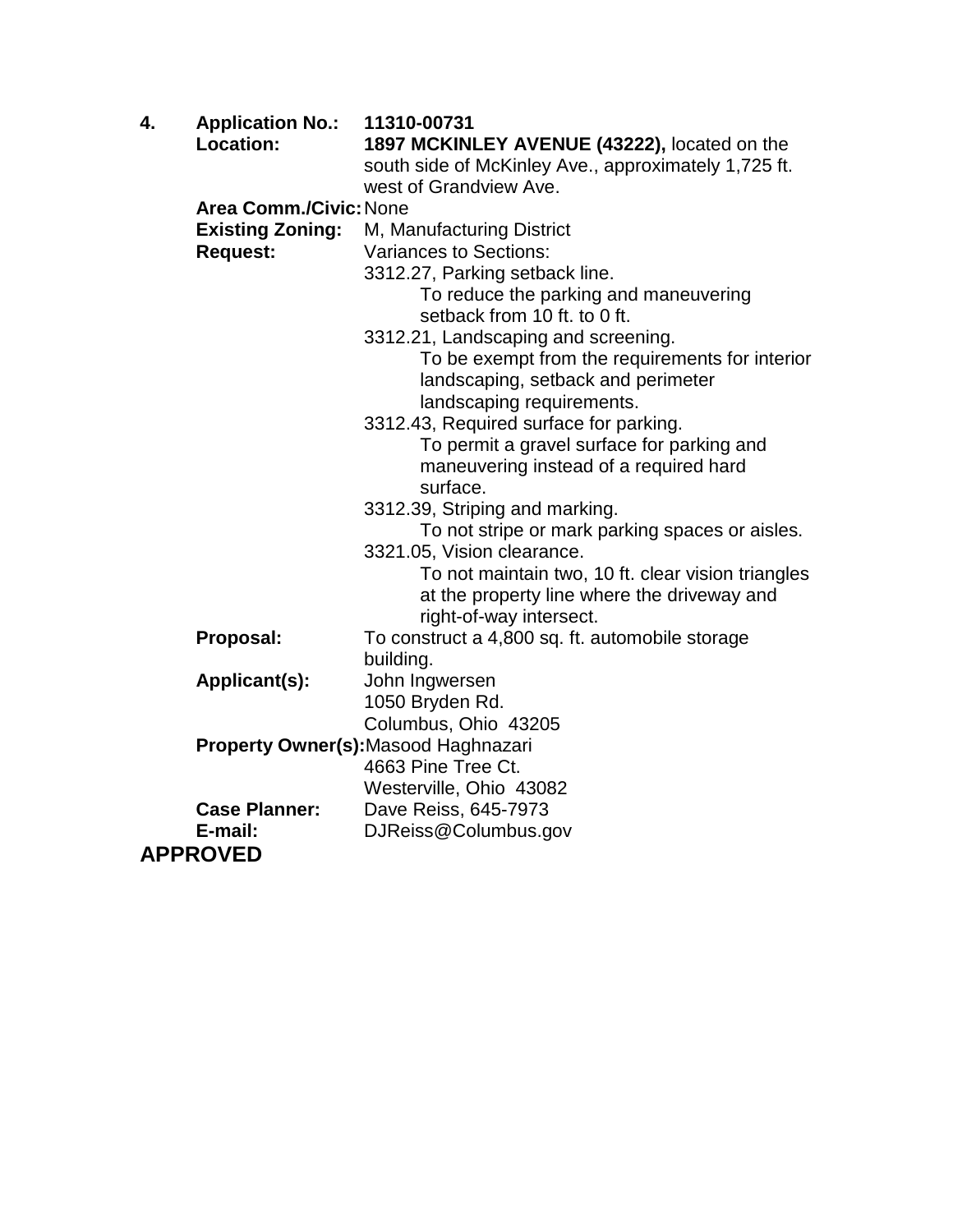| 5.            | <b>Application No.:</b>            | 11310-00732                                                   |
|---------------|------------------------------------|---------------------------------------------------------------|
|               | Location:                          | 1006 SOUTH HIGH STREET (43206), located at the                |
|               |                                    | southeast corner of South High Street and Stewart             |
|               |                                    | Avenue.                                                       |
|               | Area Comm./Civic: Brewery District |                                                               |
|               | <b>Existing Zoning:</b>            | C-4, Commercial District                                      |
|               | <b>Request:</b>                    | Variance(s) to Section(s):                                    |
|               |                                    | 3372.604(A), Setback requirements                             |
|               |                                    | To increase the building setback from 10 feet                 |
|               |                                    | to 55 feet.                                                   |
|               |                                    | 3372.609(A), Parking and circulation                          |
|               |                                    | To allow parking, stacking and circulation                    |
|               |                                    | within the building setback and the street right              |
|               |                                    | of way liine.                                                 |
|               |                                    | 3372.604(B), Setback requirements                             |
|               |                                    | To allow parking on the side of a building.                   |
|               |                                    | 3372.604(B), Setback requirements                             |
|               |                                    | To permit a parking and maneuvering setback                   |
|               |                                    | of less than five (5) ft opposite the Pearl Street            |
|               |                                    | right-of-way line                                             |
|               |                                    | 3321.09, To permit an aisle less than 17 ft wide for          |
|               |                                    | 75° angled parking spaces.                                    |
|               | Proposal:                          | To raze and rebuild a McDonald's.                             |
|               | Applicant(s):                      | GPD Group, c/o Lynsey Ondecker                                |
|               |                                    | 1801 Watermark Drive, Ste 150                                 |
|               |                                    | Columbus, Ohio 43215                                          |
|               |                                    | <b>Property Owner(s):McDonald's USA LLC, c/o David Warren</b> |
|               |                                    | 2 Easton Oval, Ste 209                                        |
|               |                                    | Columbus, Ohio 43219                                          |
|               | <b>Case Planner:</b>               | Jamie Freise, 645-6350                                        |
|               | E-mail:                            | JFFreise@Columbus.gov                                         |
| <b>TABLED</b> |                                    |                                                               |

| 11310-00735<br>1211 GRANT AVENUE (43201), located on the west<br>side of Grant Avenue, approximately 360' north of<br>West 5th Avenue.                                                                       |
|--------------------------------------------------------------------------------------------------------------------------------------------------------------------------------------------------------------|
| Area Comm./Civic: University Area Commission<br>C-4, Commercial District<br>Variance(s) to Section(s):<br>3312.49, Minimum numbers of parking spaces<br>required.<br>To reduce the minimum number of parking |
| spaces from 2 to 1.                                                                                                                                                                                          |
|                                                                                                                                                                                                              |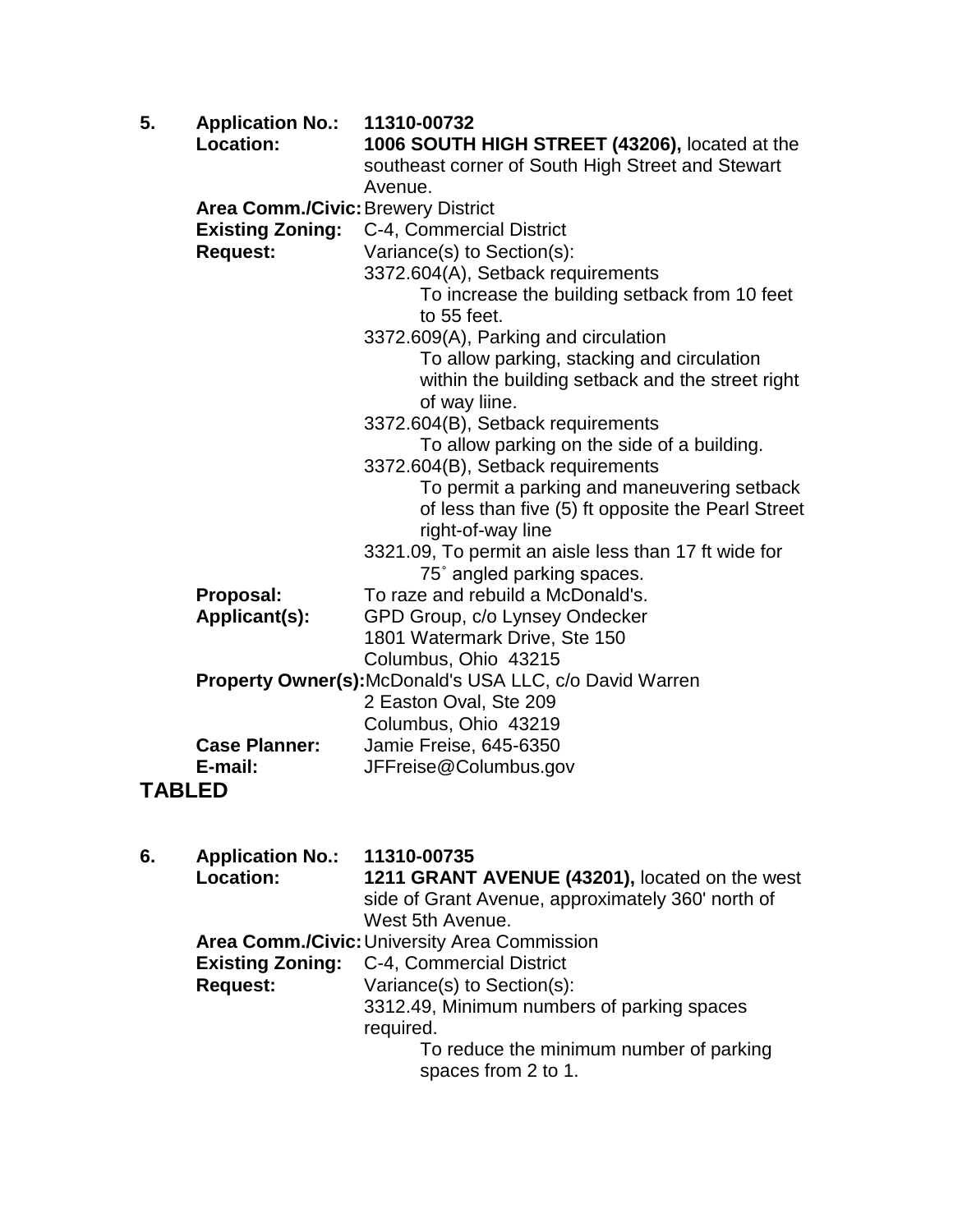| Proposal:            | To construct a single family dwelling with a single car                 |
|----------------------|-------------------------------------------------------------------------|
|                      | garage.                                                                 |
| Applicant(s):        | EMH&T, c/o Linda Menerey                                                |
|                      | 5500 New Albany Road                                                    |
|                      | Columbus, Ohio 43054                                                    |
|                      | <b>Property Owner(s):</b> Weinland Park Homes, LLC, c/o NRP Group attn: |
|                      | Alan F. Scott                                                           |
|                      | 5309 Transportation Blvd.                                               |
|                      | Cleveland, Ohio 44125                                                   |
| <b>Case Planner:</b> | Jamie Freise, 645-6350                                                  |
| E-mail:              | JFFreise@Columbus.gov                                                   |
| <b>APPROVED</b>      |                                                                         |

| 7. | Application No.: 11310-00755                                 |                                                       |
|----|--------------------------------------------------------------|-------------------------------------------------------|
|    | Location:                                                    | 3535 OLENTANGY RIVER ROAD (43214), located at         |
|    |                                                              | the northwest corner of Olentangy River Road and      |
|    |                                                              | North Broadway.                                       |
|    | <b>Area Comm./Civic: None</b>                                |                                                       |
|    |                                                              | <b>Existing Zoning: C-3, Commercial District</b>      |
|    | <b>Request:</b>                                              | Variance(s) to Section(s):                            |
|    |                                                              | 3309.14, Height districts.                            |
|    |                                                              | To increase the height of a building from 35          |
|    |                                                              | feet to 180 feet.                                     |
|    | Proposal:                                                    | To construct a patient residence.                     |
|    | Applicant(s):                                                | Ohio Health Corp., c/o Jeffrey L. Brow, Smith & Hale, |
|    |                                                              | <b>LLC</b>                                            |
|    |                                                              | 37 West Broad Street, Ste 725                         |
|    |                                                              | Columbus, Ohio 43215                                  |
|    | <b>Property Owner(s): Ohio Health Corp, c/o Dough Scholl</b> |                                                       |
|    |                                                              | 3535 Olentangy River Road                             |
|    |                                                              | Columbus, Ohio 43214                                  |
|    | <b>Case Planner:</b>                                         | Jamie Freise, 645-6350                                |
|    | E-mail:                                                      | JFFreise@Columbus.gov                                 |
|    | <b>APPROVED</b>                                              |                                                       |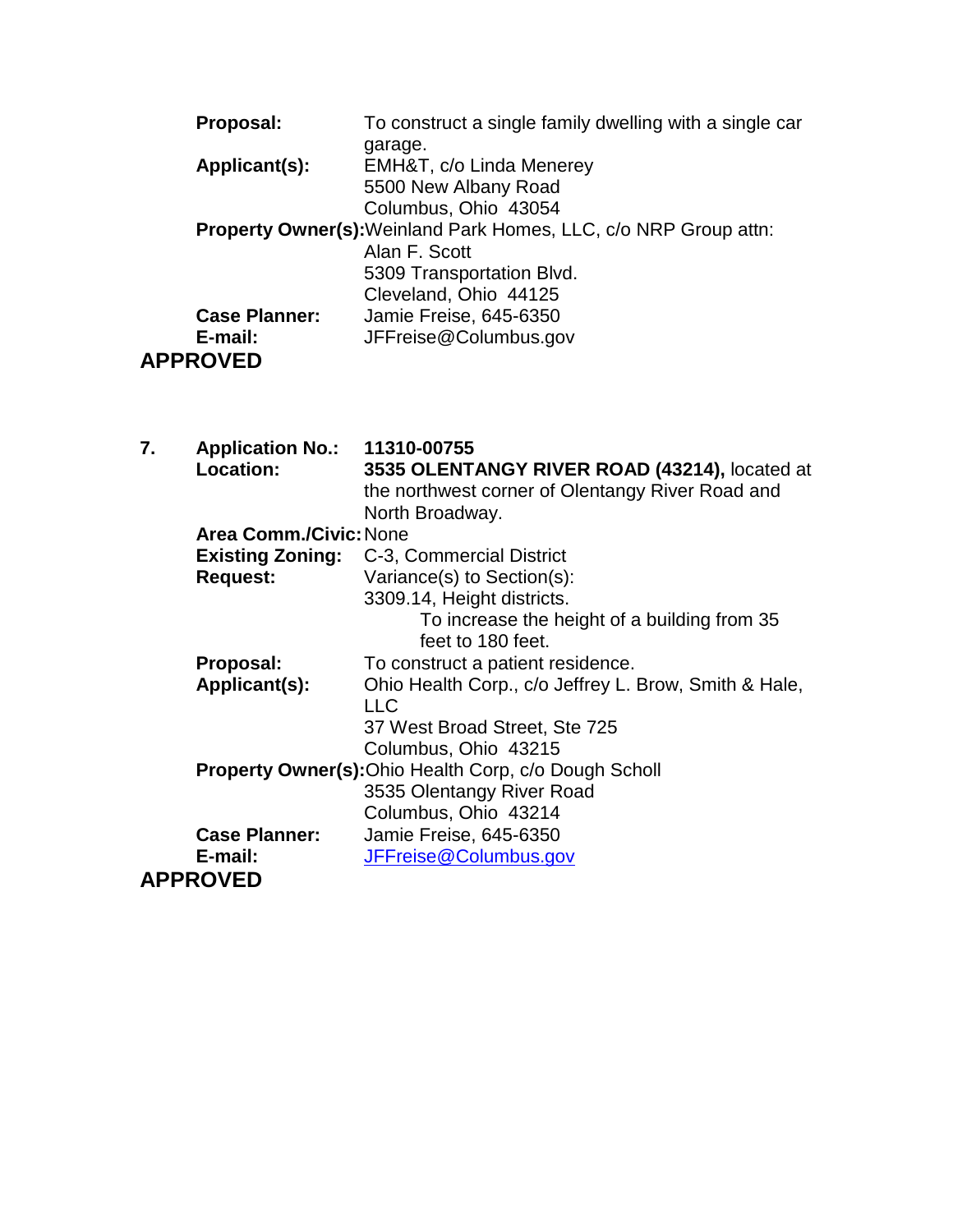**HOLDOVER CASES**

| 8.            | <u>INCLUSTER UNULU</u><br><b>Application No.:</b> | 11310-00669                                                                                     |
|---------------|---------------------------------------------------|-------------------------------------------------------------------------------------------------|
|               | <b>Location:</b>                                  | 150 WEST LANE AVENUE (43201), located on the                                                    |
|               |                                                   | north side of Lane Ave., approximately 90 ft. east of                                           |
|               |                                                   | Neil Ave.                                                                                       |
|               |                                                   | <b>Area Comm./Civic: University Area Commission</b>                                             |
|               | <b>Existing Zoning:</b>                           | AR-4, Apartment Residential District                                                            |
|               | <b>Request:</b>                                   | <b>Variances to Sections:</b>                                                                   |
|               |                                                   | 3372.563, Maximum lot coverage.                                                                 |
|               |                                                   | To increase the allowable lot coverage from                                                     |
|               |                                                   | not more than 40% of the lot area to 42.99% of                                                  |
|               |                                                   | the lot area.                                                                                   |
|               |                                                   | 3372.564, Parking.                                                                              |
|               |                                                   | To reduce the minimum number of required                                                        |
|               |                                                   | parking spaces from 152 to 66 (86 spaces).                                                      |
|               |                                                   | 3372.565, Building lines.                                                                       |
|               |                                                   | To permit the building setback to be 11 ft. 4 in.,                                              |
|               |                                                   | instead of by the average of the setbacks of                                                    |
|               |                                                   | the nearest buildings on each side of the                                                       |
|               |                                                   | subject lot; approximately 18 ft. would be the                                                  |
|               |                                                   | average.                                                                                        |
|               |                                                   | 3372.566, Building separation and size.                                                         |
|               |                                                   | To permit the maximum building size to exceed                                                   |
|               |                                                   | 10,200 sq. ft.; to allow a building of 57,808 sq.                                               |
|               |                                                   | ft.; 47,608 sq. ft. larger than allowable.                                                      |
|               |                                                   | 3372.567, Maximum floor area.                                                                   |
|               |                                                   | To increase a building's floor area ratio from                                                  |
|               |                                                   | .80 to 1.61; an increase of .81.                                                                |
|               |                                                   | 3372.568, Height.                                                                               |
|               |                                                   | To increase the mean height of a building from<br>between the cornice/eave and the highest roof |
|               |                                                   | point from 35 ft. from the finished grade line of                                               |
|               |                                                   | the lot to 60 ft. and to increase the allowable                                                 |
|               |                                                   | height of other portions of the building from 40                                                |
|               |                                                   | ft. to $60$ ft.                                                                                 |
|               | Proposal:                                         | To construct a 40 unit apartment building.                                                      |
|               | Applicant(s):                                     | Edwards Companies; c/o Michael T. Shannon;                                                      |
|               |                                                   | Crabbe, Brown & James, L.L.P.                                                                   |
|               |                                                   | 500 S. Front St., Suite 1200                                                                    |
|               |                                                   | Columbus, Ohio 43215                                                                            |
|               |                                                   | <b>Property Owner(s): Doric Properties; c/o Chris Yessios</b>                                   |
|               |                                                   | 52 E. 15th Ave.                                                                                 |
|               |                                                   | Columbus, Ohio 43201                                                                            |
|               | <b>Case Planner:</b>                              | Dave Reiss, 645-7973                                                                            |
|               | E-mail:                                           | DJReiss@Columbus.gov                                                                            |
| <b>TABLED</b> |                                                   |                                                                                                 |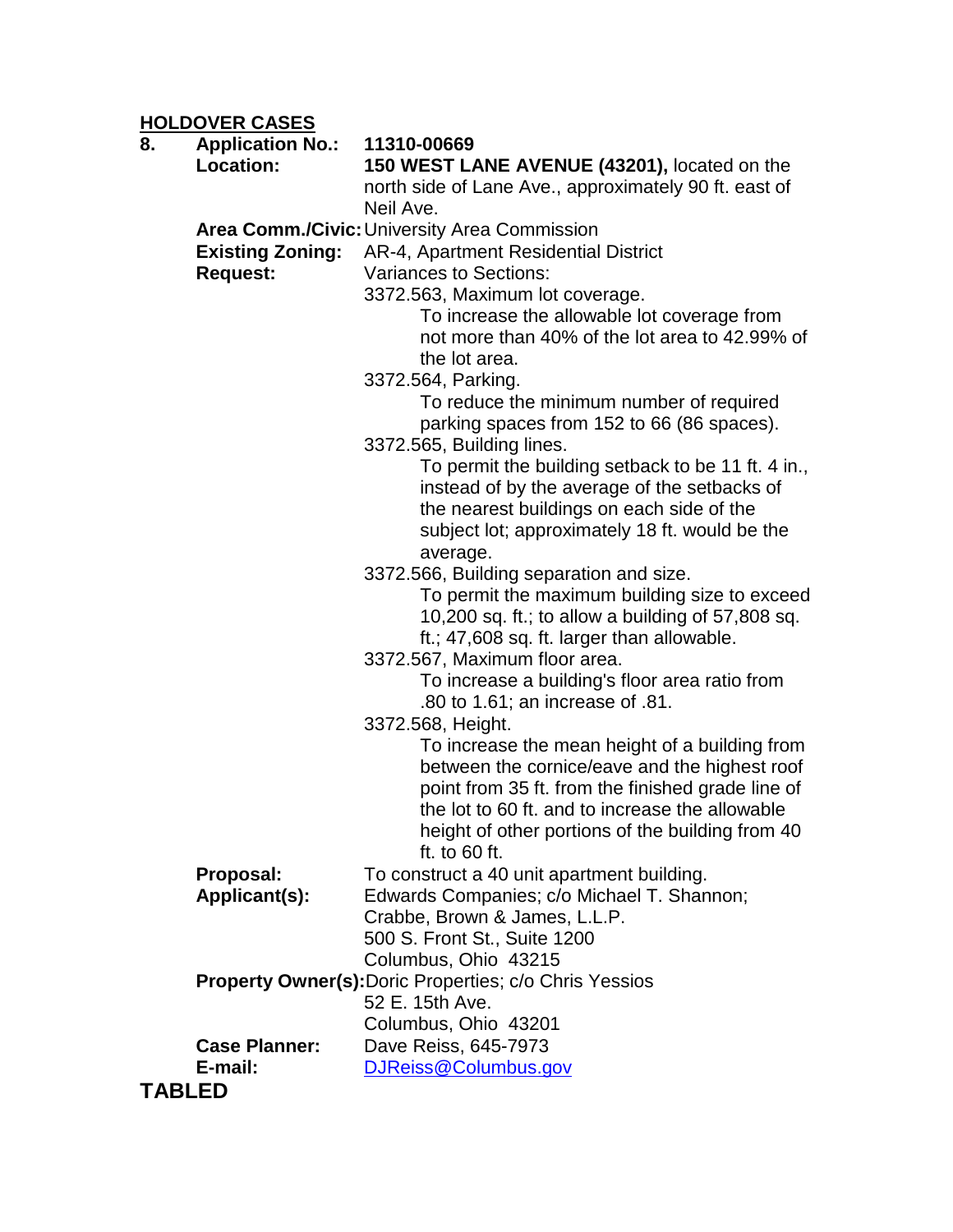**9. Application No.: 11310-00670 Location: 264 WEST NORWICH AVENUE (43201),** located on the north side of W. Norwich Ave. at the terminus of Tuttle Park Pl. **Area Comm./Civic:**University Area Commission **Existing Zoning:** AR-4, Apartment Residential District **Request:** Variances to Sections: 3321.05, Vision clearance. To not provide a 10 ft. clear vision triangle at the driveway which accesses the lower garage. 3333.24, Rear yard. To reduce the required rear yard from 25% of the total lot area (10,089.75 sq. ft.) to 3.34% of the total lot area (1,350 sq. ft.). 3372.562, Landscaped area and treatment. To reduce the rear lot area required to have landscaping from 5% of the total lot area (2,0179.95 sq. ft.) to 3.34% of the total lot area (1,350 sq. ft.). 3372.563, Maximum lot coverage. To increase the allowable lot coverage of a building from 40% of the lot area to 74.70% of the lot area. 3372.564, Parking. To reduce the required number of parking spaces from 206 to 140 (66 spaces). 3372.565, Building lines. To reduce the required building setback from 40 ft. to 3 ft. 6 in. (36.5 ft.) 3372.566, Building separation and size. To increase the allowable building size from 10,200 sq. ft. of calculated floor area to 79,259 sq. ft.; an increase of 69,000 sq. ft. 3372.567, Maximum floor area. To increase a building's floor area ratio from . 80 to 1.96; an increase of 1.16. 3372.568, Height. To increase the mean height of a building from between the cornice/eave and the highest roof point from 35 ft. from the finished grade line of the lot to 60 ft. and to increase the allowable height of other portions of the building from 40 ft. to 60 ft.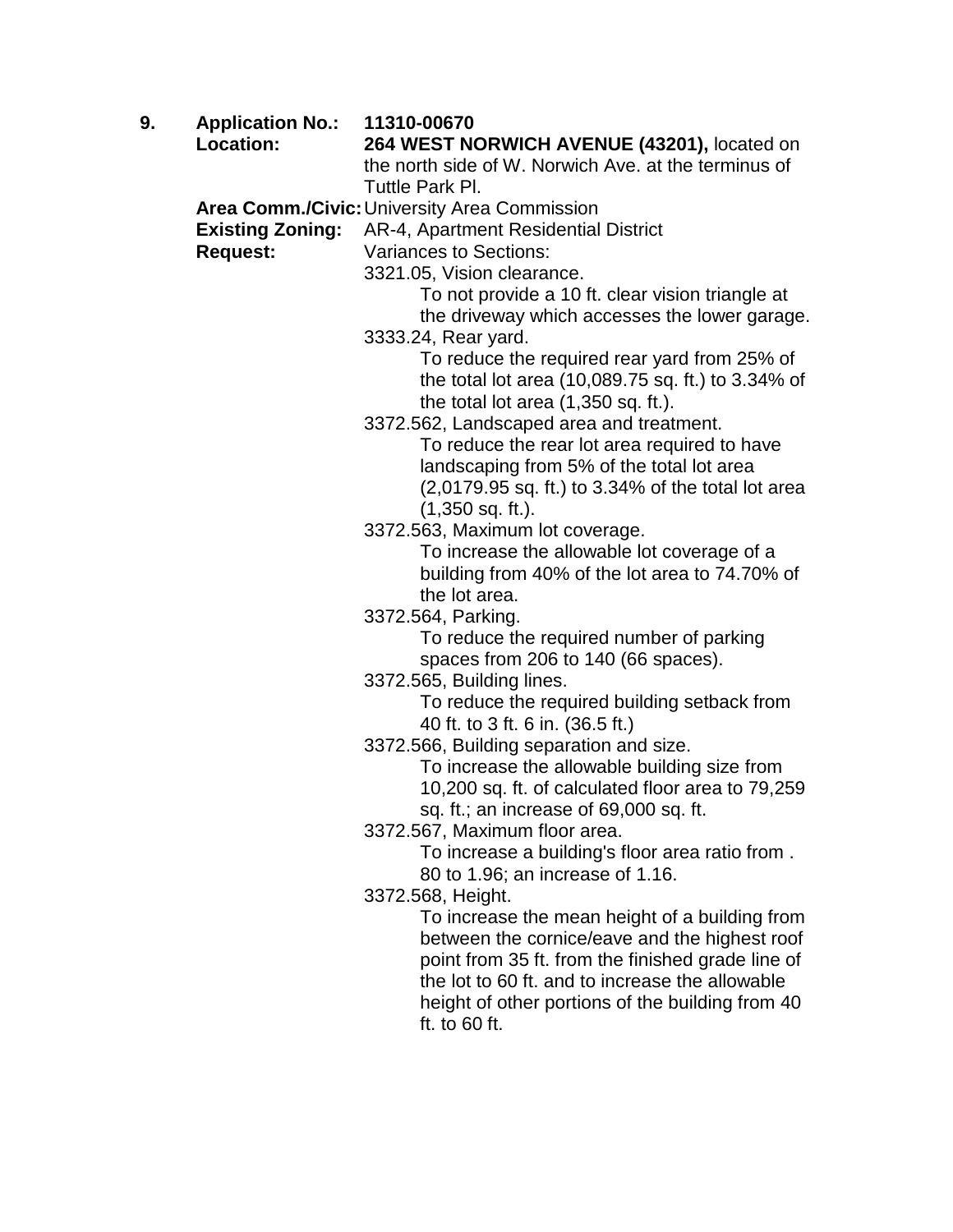| Proposal:            | To construct a 56 unit apartment building.                       |
|----------------------|------------------------------------------------------------------|
| Applicant(s):        | Edwards Companies; c/o Michael T. Shannon;                       |
|                      | Crabbe, Brown & James, L.L.C.                                    |
|                      | 500 S. Front St., Suite 1200                                     |
|                      | Columbus, Ohio 43201                                             |
|                      | <b>Property Owner(s):</b> Evelpis Properties; c/o George Bavelis |
|                      | 52 E. 15th Ave.                                                  |
|                      | Columbus, Ohio 43201                                             |
| <b>Case Planner:</b> | Dave Reiss, 645-7973                                             |
| E-mail:              | DJReiss@Columbus.gov                                             |
| <b>APPROVED</b>      |                                                                  |

| 10. | <b>Application No.: 11310-00624</b>                      |                                                       |
|-----|----------------------------------------------------------|-------------------------------------------------------|
|     | Location:                                                | 1479 NORTH HIGH STREET (43201), located on the        |
|     |                                                          | west side of High Street approximately 120 feet south |
|     |                                                          | of 9th Avenue.                                        |
|     |                                                          | <b>Area Comm./Civic: University Area Commission</b>   |
|     |                                                          | <b>Existing Zoning:</b> C-4, Commercial District      |
|     | <b>Request:</b>                                          | Variance(s) to Section(s):                            |
|     |                                                          | 3312.49, Minimum numbers of parking spaces            |
|     |                                                          | required.                                             |
|     |                                                          | To reduce the amount of additional parking            |
|     |                                                          | from $5$ to $0$ .                                     |
|     | Proposal:                                                | To construct a 581 sq.ft. patio for an existing bar.  |
|     | Applicant(s):                                            | Jack D. Walters & Associtates, c/o Joseph P.          |
|     |                                                          | <b>Borghese</b>                                       |
|     |                                                          | 5166 Blazer Parkway                                   |
|     |                                                          | Dublin, Ohio 43017                                    |
|     | <b>Property Owner(s): Joseph P. and Linda S. Mollica</b> |                                                       |
|     |                                                          | 1376 Castleton Road North                             |
|     |                                                          | Columbus, Ohio 43220                                  |
|     | <b>Case Planner:</b>                                     | Jamie Freise, 645-6350                                |
|     | E-mail:                                                  | JFFreise@Columbus.gov                                 |
|     | <b>APPROVED</b>                                          |                                                       |
|     |                                                          |                                                       |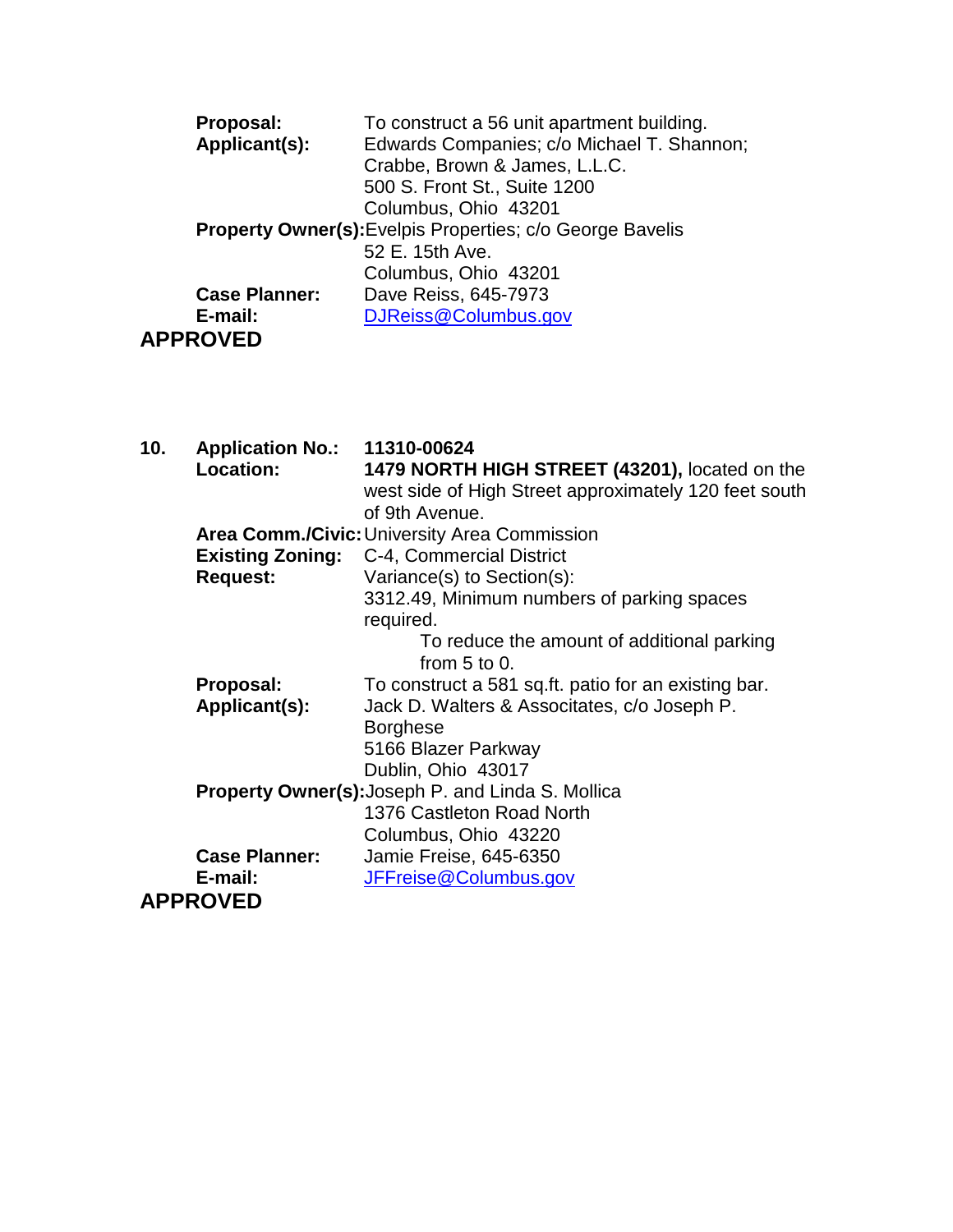| 11. | <b>Application No.:</b>                | 11310-00676                                                                           |
|-----|----------------------------------------|---------------------------------------------------------------------------------------|
|     | Location:                              | 410 HOLTZMAN AVE (43205), located on the east                                         |
|     |                                        | side of Holtzman Avenue, approximately 650 feet                                       |
|     |                                        | north of East Main Street.                                                            |
|     |                                        | Area Comm./Civic: Near East Area Commission                                           |
|     | <b>Existing Zoning:</b>                | M, Manufacturing District                                                             |
|     | <b>Request:</b>                        | Variance(s) to Section(s):                                                            |
|     |                                        | 3363.41, Storage.                                                                     |
|     |                                        | To reduce the distance of outdoor storage of                                          |
|     |                                        | materials other than junk, waste products or<br>salvage from 100 feet to 30 feet from |
|     |                                        | residentially zoned property and to reduce the                                        |
|     |                                        | front setback from 30 feet to 10 feet and side                                        |
|     |                                        | and rear setback from 20 feet to 0 feet.                                              |
|     |                                        | 3312.43, Required surface for parking.                                                |
|     |                                        | To allow a gravel driveway, circulation and                                           |
|     |                                        | parking area.                                                                         |
|     | Proposal:                              | To create a storage lot for boats and RV's.                                           |
|     | Applicant(s):                          | Wrights Properties, Ltd., c/o Donald Plank                                            |
|     |                                        | 145 East Rich Street                                                                  |
|     |                                        | Columbus, Ohio 43215                                                                  |
|     | <b>Property Owner(s):Applicants</b>    |                                                                                       |
|     | <b>Case Planner:</b>                   | Jamie Freise, 645-6350                                                                |
|     | E-mail:                                | JFFreise@Columbus.gov                                                                 |
|     | <b>APPROVED</b>                        |                                                                                       |
|     |                                        |                                                                                       |
| 12. | <b>Application No.:</b>                | 11310-00388                                                                           |
|     | <b>Location:</b>                       | 272 FALLIS ROAD (43214), located on the north side                                    |
|     |                                        | of Fallis Road, approximately 100 feet west of                                        |
|     |                                        | Granden Avenue.                                                                       |
|     |                                        | <b>Area Comm./Civic: Clintonville Area Commission</b>                                 |
|     | <b>Existing Zoning:</b>                | R-3, Residential District                                                             |
|     | <b>Request:</b>                        | Variance(s) to Section(s):                                                            |
|     |                                        | 3332.38, Private garage.                                                              |
|     |                                        | To increase the allowable height of a garage                                          |
|     |                                        | from 15 feet to 22'6".                                                                |
|     | Proposal:                              | To raze and rebuild a new garage.                                                     |
|     | Applicant(s):                          | <b>Shawn McNeil</b>                                                                   |
|     |                                        | 370 Charleston Ave.                                                                   |
|     |                                        | Columbus, Ohio 43214                                                                  |
|     | <b>Property Owner(s): David Givler</b> |                                                                                       |
|     |                                        | 272 Fallis Road                                                                       |
|     |                                        | Columbus, Ohio 43214                                                                  |
|     | <b>Case Planner:</b>                   | Jamie Freise, 645-6350                                                                |
|     | E-mail:                                | JFFreise@Columbus.gov                                                                 |
|     | <b>APPROVED</b>                        |                                                                                       |